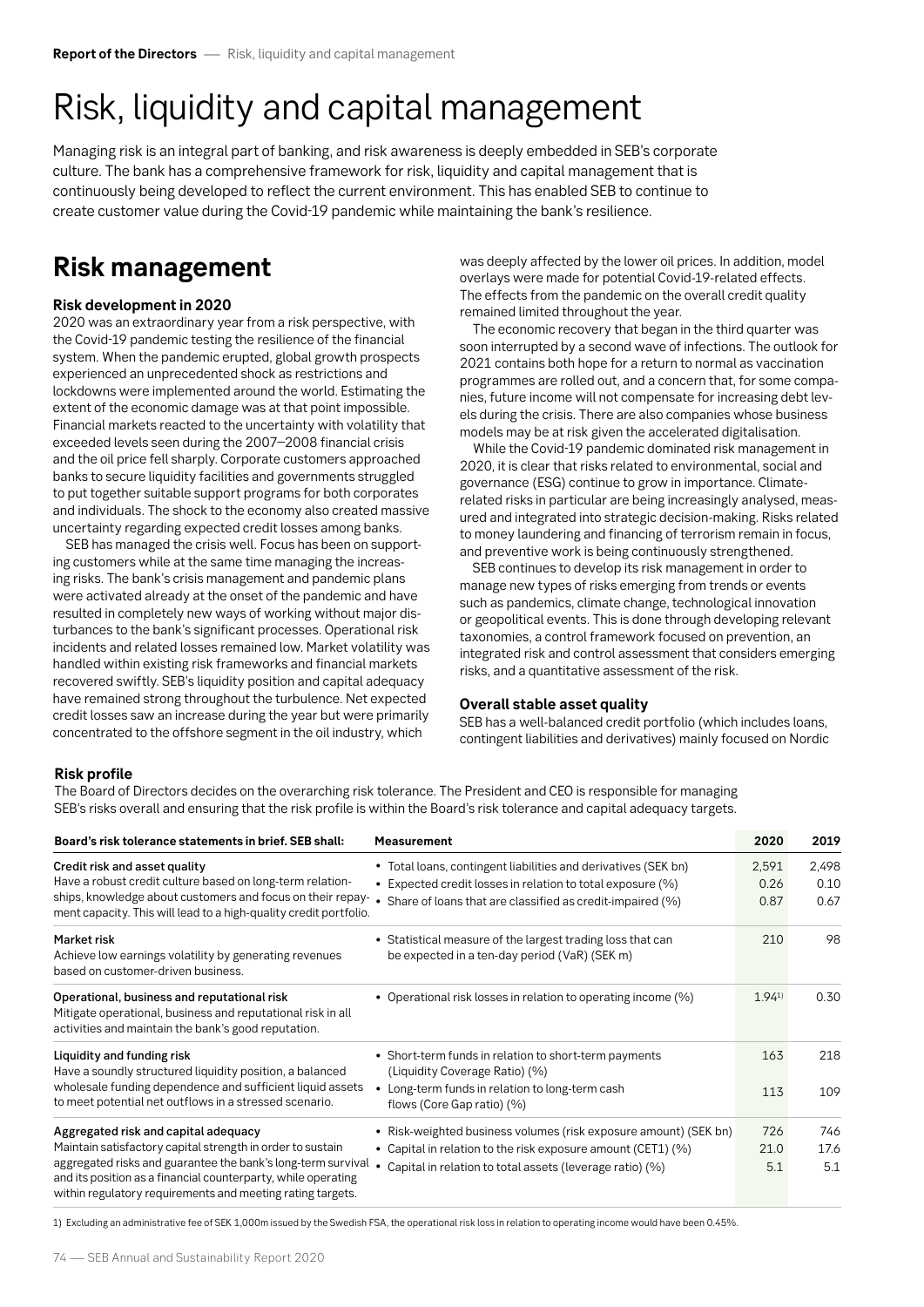large corporates and Swedish households. In 2020, overall asset quality remained stable despite the exceptional economic slow-down triggered by the pandemic. The impact of Covid-19 was limited for the bank's larger portfolios such as large corporates, real estate, small and medium-sized companies and households. At the end of the year, there were still no signs of a broad structural deterioration of customers' financial positions.

Monthly filings of bankruptcies in Sweden peaked in March and April but remained below the level in 2019 thereafter. Late payments and drawdowns on overdraft facilities remained low and stable throughout the year. However, the expectation is that the underlying financial profile of many companies has weakened as an effect of lost income and increased debt levels. This could eventually lead to weakening asset quality in banks. Industry sectors deemed to be most at risk are oil-related, travel and transportation, retailers and retail space. During the pandemic, SEB's prime focus has been to work closely with customers and actively manage risk.

There was limited impact from the Covid-19 pandemic and SEB's net expected credit losses were concentrated to exposures which were weaker already before the outbreak, including the offshore segment in the oil industry. The sharp decline in oil prices early in the year prompted oil and gas companies to take drastic measures, including significant capital expenditure cutbacks. Many sectors within the oil service industry were already struggling with overcapacity, thus necessitating more severe restructuring measures. SEB's offshore portfolio (rigs, accommodation rigs and platform support vessels) has been subject to enhanced monitoring since 2015 but, with a few exceptions, restructurings have now been concluded or are in the process of being concluded. Performance and/or recovery on an individual customer basis will continue to depend largely on the length and depth of the overcapacity issue as well as on owners' willingness and ability to engage in, and support, consensual restructurings with regard to the few remaining offshore exposures still subject to ongoing restructuring discussions.

Net expected credit losses (ECL) amounted to SEK 6,118m (2,294), corresponding to a net ECL level of 26 basis points (10). The development was driven by increased provisions for individual counterparties in the offshore segment and model overlays on portfolio level for potential Covid-19-related effects and oil-related exposures.

Credit-impaired loans (gross loans in Stage 3) amounted to SEK 15.6bn at year-end (11.8), corresponding to 0.87 per cent of gross lending (0.67). The Stage 3 ECL coverage ratio increased during the year from 45.2 per cent to 48.4 per cent.

#### **Robust credit portfolio growth in challenging times**

Credit volume growth was good in 2020, driven mainly by large corporate demand for Covid-19 related contingent liquidity facilities during the first wave of the pandemic as well as strong growth in the Swedish household mortgage portfolio. The total credit portfolio amounted to SEK 2,591bn (2,498).

#### **Strong credit demand from large corporates**

More than half of SEB's credit portfolio consists of exposure to corporates. SEB is unique among its peers in that its corporate portfolio consists primarily of large corporate customers – mainly Nordic and German customers in a wide range of industries, the largest being manufacturing.

In general, SEB's large corporate customers have remained resilient during the crisis. At the outbreak of the Covid-19 pandemic, demand from large corporates for liquidity facilities increased, and as a result, the majority of counterparties entered the economic downturn with strong buffers. For SEB this was the main driver of corporate credit growth in 2020. Activity among large corporate customers gradually returned to more normal levels during the second half of the year and in total, the corporate portfolio grew to SEK 1,308bn (1,268).

Among small and medium-sized enterprises (SMEs) demand for liquidity facilities was much less pronounced during the pandemic and credit demand from the segment was stable. SEB's SME portfolio grew to SEK 149 bn (143bn). SEB's exposure to SMEs is mainly in Sweden and accounts for 11 per cent (11) of the total corporate portfolio.

Credit loss development<sup>1)</sup> Per cent



1) 2018–2020: Net ECL level based on IFRS 9 expected loss model. 2016–2017: Credit loss level based on IAS 39 incurred loss model.



#### **Credit portfolio, development by customer segment SEK bn** SEK bn SEK bn SEK bn SEK bn SEK bn SEK bn SEK bn SEK bn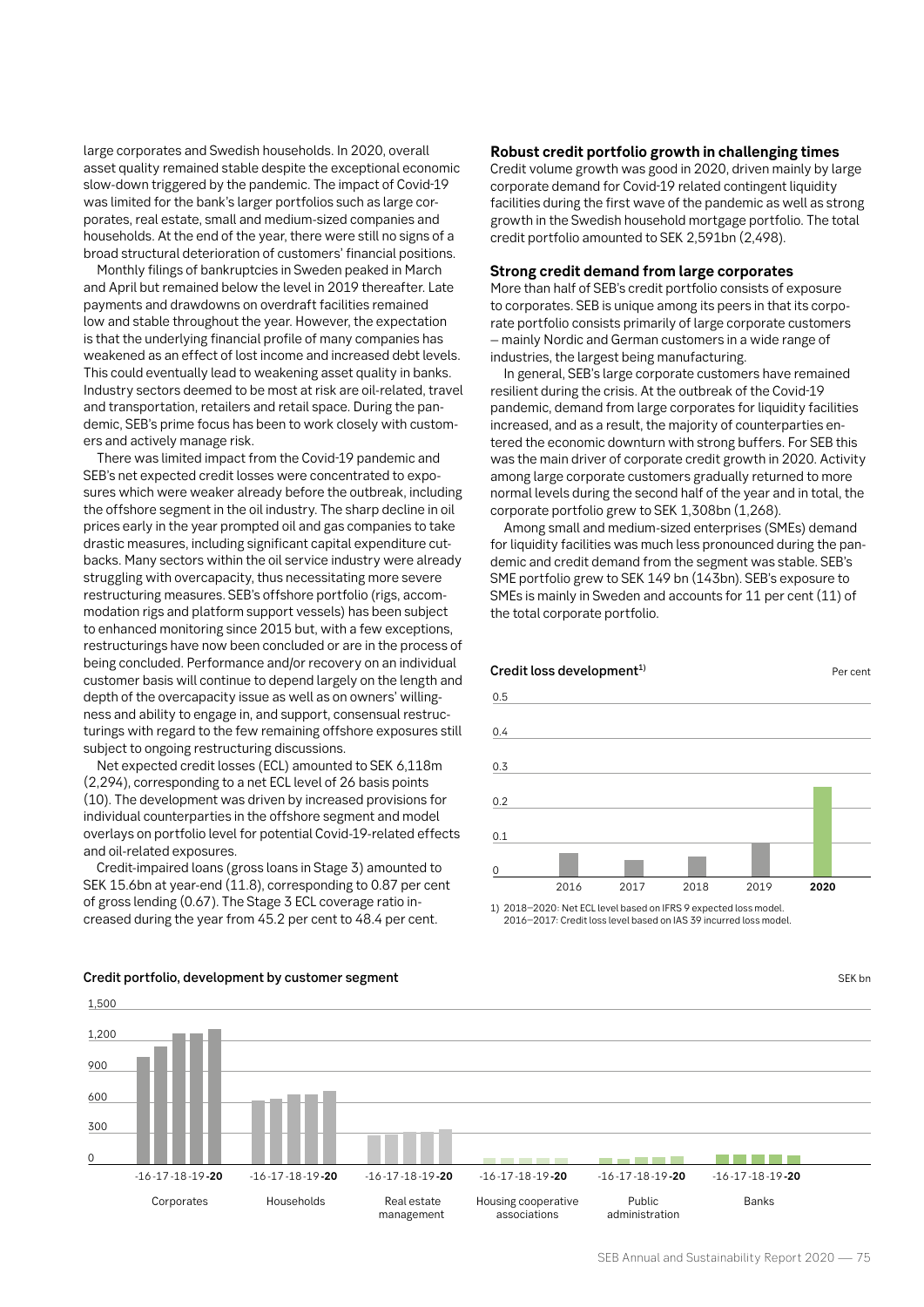#### **Strong growth in Swedish household mortgages**

Activity remained high in the housing market in 2020 despite the unusual situation, supported by continued low interest rates and a labour market underpinned by forceful government measures. The majority of Swedish municipalities continue to report housing deficits and strong demand especially for smaller apartments. At the same time, the Covid-19 pandemic has resulted in growing demand for larger apartments and houses outside city centres. SEB's Swedish household mortgage portfolio continued to grow in line with the market at around 5 per cent and amounted to SEK 560bn at year-end (520bn). The portfolio is of high quality with low historical credit losses, a sound portfolio loanto-value (LTV) ratio (weighted average max LTV of 54 per cent) and a proven strong repayment capacity among customers.

Lending decisions are based on the borrower's repayment capacity, including the ability to manage a stressed scenario with a higher interest rate. Where applicable, the stressed scenario takes into account the borrower's share of the housing association's total debt. New mortgage loans normally may not exceed five times the household's gross income.

The general exception from the amortisation requirement law implemented by the Swedish FSA when the Covid-19 pandemic escalated has not affected lending standards. In 2020 SEB granted the temporary exception to close to 30,000, or 17 per cent, of its Swedish mortgage customers, while asset quality indicators remained intact. The exception expires in August 2021.

#### **Solid real estate portfolio**

SEB's credit exposure to residential real estate management is mainly Swedish and consists of high quality, private and publicly owned real estate companies as well as institutional investors. Average loan-to-value for the portfolio was 46.5 per cent at year-end (46.6). Demand for residential real estate in Sweden is stable and non-cyclical due to the structural housing deficit.

Growth in the residential real estate portfolio was strong in 2020 driven mainly by high activity among existing customers as well as a growing supply of newly produced properties coming on to the market. The portfolio amounted to SEK 143bn (131). SEB also has SEK 66bn (63) in exposure to housing cooperative associations, a common form of residential home ownership in Sweden.

SEB's exposure to commercial real estate companies consists mainly of strong counterparties in the Nordic region with sound financing structures and diversified property portfolios. Average loan-to-value for the portfolio was 45.5 per cent at the end of 2020 (45.2). The market outlook for commercial real estate continues to be supported by low interest rates. The acceleration of trends such as e-commerce and remote working as well as reduced travelling during the Covid-19 pandemic has impacted segments such as retail-related properties and hotels. SEB's commercial real estate portfolio amounted to SEK 196bn (188) at year-end.

**Credit portfolio, distribution by geography**<sup>1)</sup> Per cent



SEB governs its exposure to the real estate sector through a group-wide risk tolerance level for the commercial real estate portfolio, divisional volume growth limits and through a strict real estate credit policy set by the Board of Directors.

#### **Balanced growth in the Baltic countries**

SEB's Baltic credit portfolio consists mainly of corporate and household exposures, while the real estate management portfolio is limited. Lithuania is SEB's largest market in terms of credit exposure in the Baltic countries, followed by Estonia and Latvia.

Lockdowns were implemented in all three Baltic countries when the pandemic erupted. The economic impact turned out to be less severe than initially expected, however, as comprehensive government support programmes were put in place. Corporate and household activity picked up gradually during the third quarter, and in total SEB's Baltic credit portfolio was unchanged at SEK 188bn.

#### **Increased market risk**

Market risk arises in SEB's customer-driven trading activity and in its liquidity portfolio. It also arises in the form of interest rate risk in the banking book as a result of balance sheet mismatches in currencies, interest terms and interest rate periods. Risk in customer-driven trading is measured as Value-at-Risk (VaR), which estimates the maximum loss the bank expects to make during a period of ten trading days, with 99 per cent probability.

When the Covid-19 pandemic started in the first quarter of the year, financial market volatility exceeded levels seen during the financial crisis in 2007–2008 and VaR reached a peak of SEK 420m. The volatility was managed by reducing risk in certain portfolios while at the same time supporting customer needs. Financial markets recovered swiftly after the initial turmoil but VaR, which is based on changes in market risk factors over the past twelve months, has remained at an elevated level, averaging SEK 210m for the year (98).

#### **Unchanged insurance risk**

SEB's life insurance business consists mainly of unit-linked products, where the market risk remains with the customer. In 2020, unit-linked products accounted for 67 per cent of total premium income (63). In addition to unit-linked, SEB also offers traditional life and risk insurance as well as occupational pension and private health insurance products in Sweden. The traditional life insurance portfolios expose SEB to financial market risk due to the guaranteed elements of the products. However, the difference between the value of the assets and the guaranteed commitments serves as a buffer against earnings volatility. While these buffers decreased in the first quarter 2020 due to the volatile financial markets, the subsequent market recovery and new business volumes resulted in slightly higher levels for the year. An environment with continued low interest rates is challenging for the life insurance industry both with regards to capitalisation and to generating competitive asset returns. While portfolio allocations to alternative investments have been somewhat lower than previous years, they are likely to remain material at around 40 per cent.

#### **Managing operational risks during the pandemic**

Crisis management plans were activated across SEB at the outbreak of the pandemic. A pandemic response scenario devised in 2008 as part of SEB's business continuity planning formed the backbone of the bank's response and has evolved in pace with the progression of the Covid-19 pandemic. Crisis management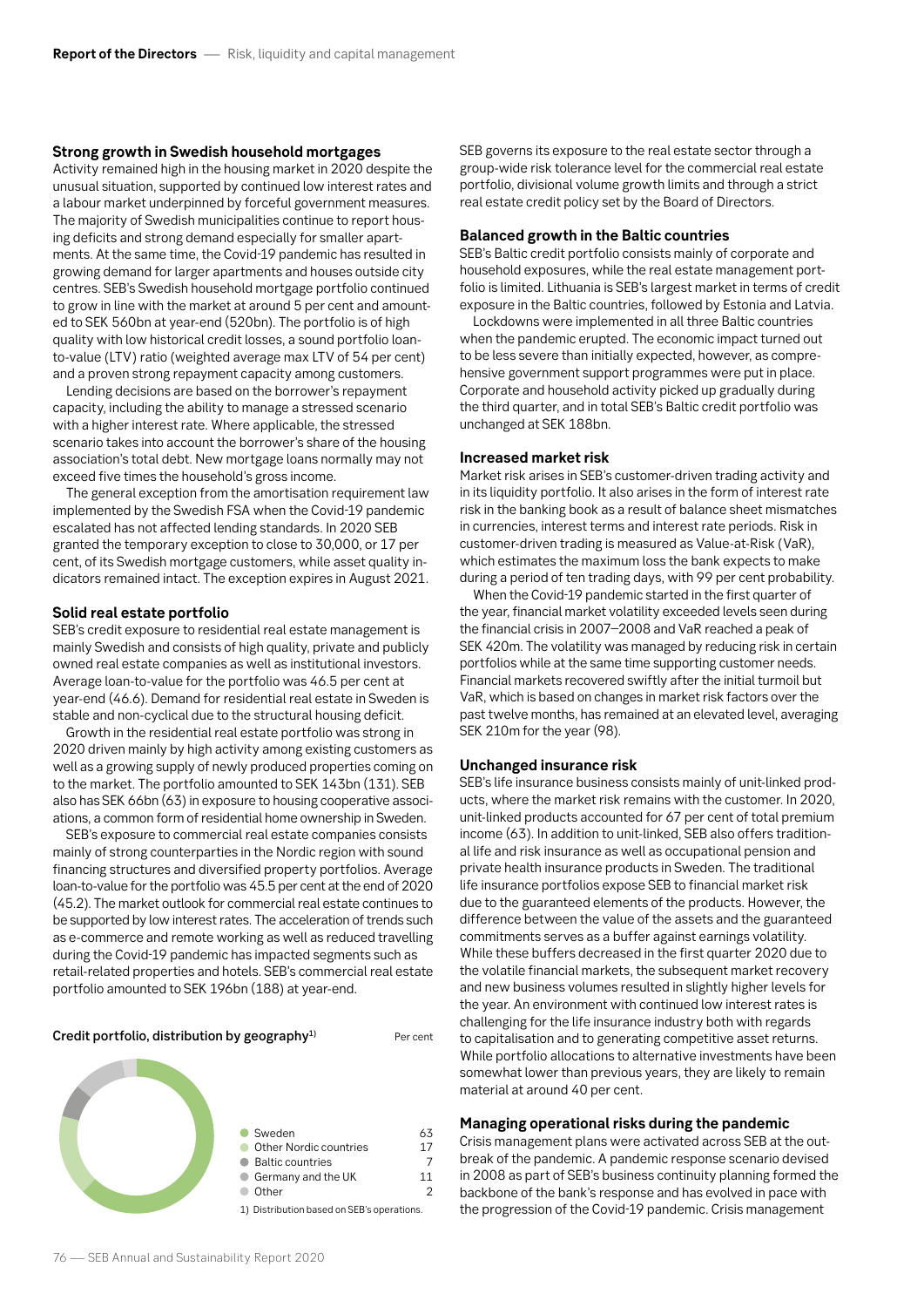has resulted in completely new ways of working and an enormous speed of change. There were some initial challenges related to having a large share of employees working remotely but these were managed without any major disturbances to the bank's significant processes.

Net operational losses from incidents increased to SEK 1,235m in 2020 (120), mainly due to the SEK 1bn administrative fine issued by the Swedish FSA (see p. 61). By continuously developing and improving governance and risk practices, SEB strives to mitigate operational risks – both traditional and emerging risks – in its daily business and in processes.

#### **Cybersecurity and data management**

The cyber threat environment is becoming increasingly sophisticated. In order to ensure availability of the bank's services and protect assets, SEB takes a holistic approach to cybersecurity and works at various levels to identify, protect and respond to cyber threats. All security functions have been gathered in one global organisation. IT-systems and applications, networks and devices are systematically tested for vulnerabilities and monitored with the help of machine learning to detect any deviant behaviour.

Risk awareness training and proactive communication to all SEB employees are important parts of the security work. External and internal assessments and audits are performed regularly to test the operational resilience. In January 2021, SEB established a Cyber Risk and Cybersecurity Committee to support the Board of Directors, the President and the CRO with knowledge, skills and expertise in their decision-making and risk assessment. At the same, the cyber-related framework was updated and a new group-wide cyber risk policy was adopted. SEB took a number of actions that handle specific challenges in cybersecurity that occurred in the wake of the pandemic.

Data management and data ethics continue to grow in importance as regulatory requirements related to, for instance, financial reporting, the Payment Services Directive (PSD2) and money laundering are leading to an increased need for data and data processing as well as for data-sharing with third-party providers. SEB's well-defined processes for managing such risks are being continuously adapted. In 2020, a group-wide information governance framework was implemented, including the establishment of group-wide data councils and data management tools and processes. Model risk is another area affected by evolving regulatory requirements. A model risk policy framework has been in place for a few years. During 2020, significant improvements were made to the independent validation of models used for financial crime prevention, pricing of lending products and algorithmic trading.

#### **Continuous strengthening of the risk culture**

SEB's credibility and reputation are essential to the bank's success and are built on long-term customer relationships, a strong business and risk culture based on high ethical standards, social and environmental responsibility and professionalism.

SEB's reputation is also dependent on the type of customers SEB is associated with. In 2020 a new unit called Customer Risk was established within the CRO function with the responsibility for performing second-line assessment of the new customer on-boarding process and reviewing existing customers. The assessment will be done in line with SEB's new Customer Acceptance Standards that were put in place in 2020 to further reinforce a sound risk culture in the area of customer acceptance.

The work to detect and prevent fraud, both internally and in cooperation with the police, is continuously evolving to adjust to new criminal behaviours. SEB's Code of Conduct and core values, mandatory training and dialogues on ethical and value-related dilemmas strengthen employees' awareness of the importance of their conduct. Employees and others are urged to report unethical or illegal incidents, if needed through an independent, external whistle-blowing procedure.

#### **Prevention of corruption, money laundering and financing of terrorism**

By being active in the financial market with a diverse and global offering, SEB as a bank is exposed to the risk of being used for corruption, money laundering and financing of terrorism. SEB works actively to prevent such risks in line with applicable rules and regulations as well as its own high ethical standards. Knowledge, awareness and a strong risk culture are firmly embedded in the entire organisation, from the Board of Directors to individual employees.

SEB's Customer Acceptance Standards (CAS) represent what the bank considers to be critical requirements when accepting new and existing customers. They complement internal and external rules and aim to further institutionalise and reinforce SEB's sound risk culture. In situations where legal requirements, the CAS and other relevant SEB policies, procedures and instructions are not fulfilled, the decision to onboard a new customer or maintain an existing relationship, needs to be escalated to the appropriate higher decision-making body. At the same time long-term customer relationships are at the core of SEB's risk culture, and potential conflicts with CAS are to be discussed openly with the customers.

The principles for SEB's Customer Acceptance Standards are:

- 1. SEB's active choice. To be a customer of SEB shall be the result of an active decision by the bank. Customer relationships are built on trust, and the relationship will be reviewed as required.
- 2. The purpose of the relationship must be fully understood. SEB shall have a good understanding of the customer's purpose for using SEB and why it makes sense that SEB provides those services.
- 3. Transparency is a requirement. Openness and the ability to provide satisfactory information is a requirement to become and remain a customer of SEB.
- 4. Customers shall comply with laws and regulations with a respectful distance to grey zones.
- 5. Customers in industries with a significant negative climate impact and without a credible plan to manage the transition to a low-carbon economy shall be avoided. SEB is committed to aligning its business strategy with the Paris Climate Agreement and encourages sustainable practices in partnership with customers.
- 6. Industries with negative social impact shall be avoided. SEB is committed to aligning its business with the UN Guiding Principles on Business and Human Rights and therefore has a very restrictive attitude to business activities in industries that could be seen as creating negative conditions for people involved in them.
- 7. Customers domiciled in high risk countries, where legal systems, infrastructures or financial disclosures are considered deficient and where corruption is high, shall be avoided.
- 8. Customers with heightened money laundering or sanction risk shall be treated with caution. Certain customers carry, by virtue of their activities, domicile, ownership, employees or payment patterns, a heightened risk for money laundering.
- 9. Customer acceptance shall be based on an approved business strategy, and SEB shall have the capacity to follow up and control customers and related risks.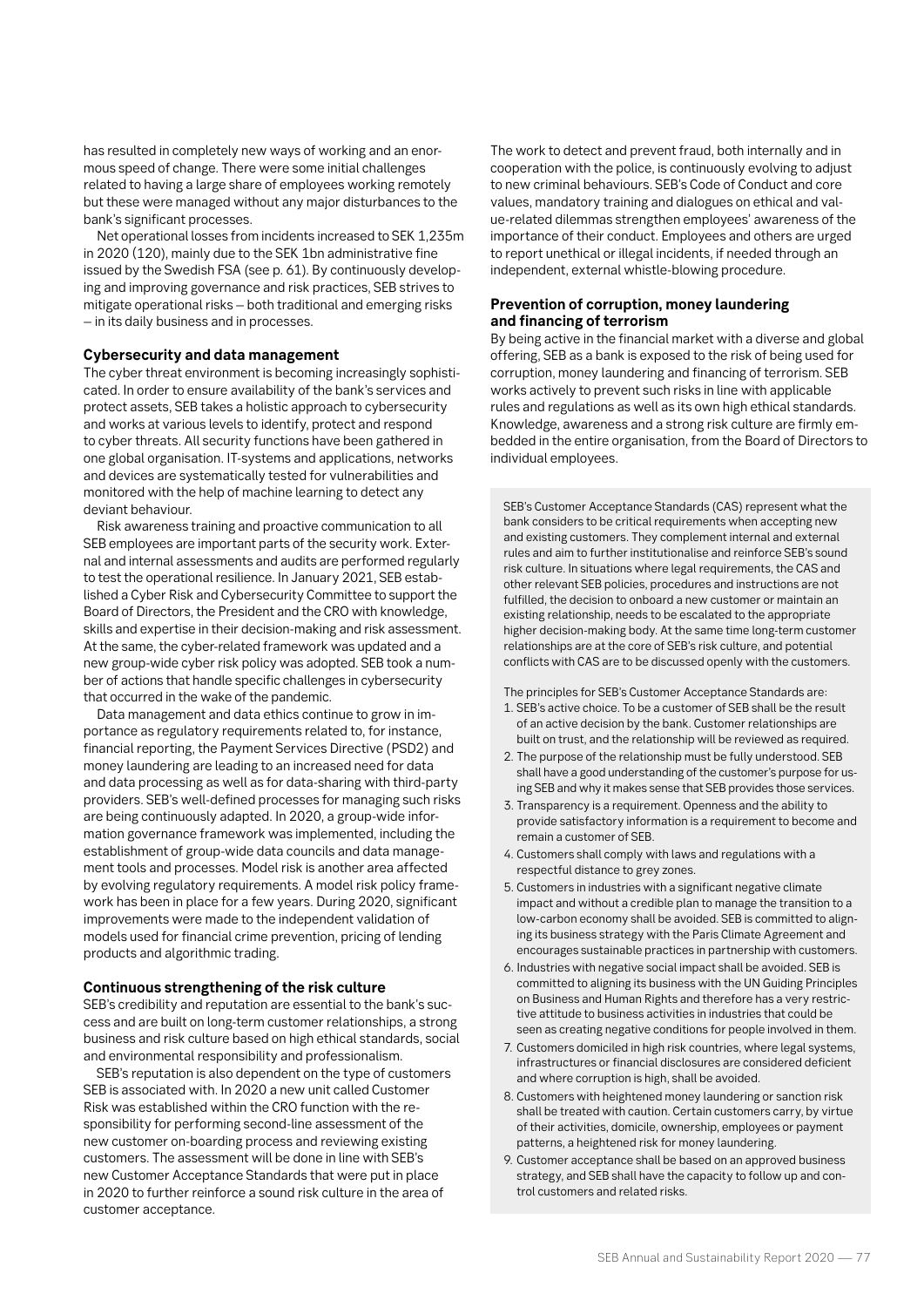In June 2020, the Swedish FSA announced a sanction decision related to SEB's routines and processes to avoid being exploited for money laundering in its Baltic subsidiary banks. The FSA issued SEB a remark, which is a lower degree of administrative sanction that is issued when a breach has not been deemed to be severe. The FSA also assessed SEB an administrative fine of SEK 1bn. Work to strengthen SEB's defence against money laundering will continue to be of high priority for the bank.

SEB has a clear governance model for its preventive work against corruption, money laundering and financing of terrorism, with mandates, instructions and responsibilities. The preventive work is constantly being developed to adapt to new criminal behaviour and to be aligned with evolving regulation. To understand how the bank could be used for money laundering or financing of terrorism, risk assessments are performed and serve as the basis for developing internal procedures to mitigate identified risks.

One of the most important processes of the preventive work is the risk-based customer due diligence process. In this process, information to understand the business relationship and potential risks associated with the customer is collected and assessed. Customer due diligence is performed both when onboarding new customers and on an ongoing basis throughout the relationship. Enhanced due diligence is applied for customers in areas where the bank is believed to be more exposed, such as for customers with specific products or that have ties with high-risk countries.

Another important process is transaction monitoring, which is used to detect suspicious transactions and behaviours. Any suspicious activity that is discovered is reported to the relevant authorities. In such cases SEB will consider terminating or limiting the business relationship if the identified risk cannot be managed. In 2020 SEB reported more than 3,000 Suspicious Activity Reports to the authorities in the countries where it operates. SEB also performs sanction screening to prevent payments to and from persons or entities on sanctions lists.

SEB works continuously to develop its capabilities in the above areas by reinforcing internal controls and procedures in the business units and at the geographic locations where the bank operates, utilising new technologies and conducting employee training to strengthen awareness.

External cooperation is also an essential part of the preventive work. In 2020 SEB continued to work with the joint knowyour-customer platform that was established together with five other Nordic banks in 2019. A cooperation with the Swedish Police Authority to form an anti-money laundering intelligence task force with the aim to increase information sharing was initiated during the year together with the large Swedish banks.

### **Sustainability risks in credit analysis and customer onboarding**

As a bank, SEB plays an important role in society by providing credit and managing financial assets in ways that promote sustainable economic growth and prosperity. Both in its customer onboarding and credit granting processes, SEB considers sustainability risks and the extent to which such risks can impact SEB's ambition to be a sustainable bank as well as the customer's ultimate repayment capacity. SEB's sustainability-related policies define how the bank is to consider sustainability risks.

Tools for identifying, defining, monitoring, measuring and controlling sustainability risks are developed continuously. For example, during 2020 SEB developed a classification model for assessing the climate impact of its corporate and real estate customers. The model can be used both for identifying and mitigating transition risks and for aggregating and measuring the credit portfolio's alignment with the Paris Agreement. SEB's strategic initiatives to manage and report on climate-related risks are further described in the Task Force on Climate-related Financial Disclosures (TCFD) report on p. 52.

#### **Human rights and labour law**

Conducting responsible business entails an obligation to respect and promote human rights and labour law. SEB assesses the risk for human rights violations in accordance with SEB's Human Rights Policy and international agreements. A customer with low human rights ambitions, that might expose people to, for example, danger or violations, could in addition to the risk of causing negative impacts on human beings present a credit risk for the bank. In addition, investing in such companies also carries a high reputational risk. This type of risk is to be assessed and monitored in the credit and investment processes. SEB's Human Rights Policy, sector policies and ESG data from external suppliers serve as guidance.

SEB's fund company has strict criteria for how its actively managed funds shall relate to holdings that verifiably breach international norms regarding human rights criteria. Moreover, SEB engages directly in dialogue with companies' managements and boards regarding how to achieve improvements.

# **Liquidity and capital management**

#### **Sound liquidity and funding strategy**

Access to the liquidity and funding markets is vital in all circumstances. SEB's liquidity and funding strategy is managed from three perspectives: (1) optimising the liquidity structure of the balance sheet to ensure that less-liquid assets are matched with stable funding, (2) monitoring wholesale funding dependence, and (3) ensuring that the bank has sufficient liquidity reserves to withstand a severely stressed scenario.

In 2020, deposits significantly outgrew lending, resulting in a historically low loan to deposit ratio of 122 per cent (143) and a lower need for funding in the financial markets. Financial markets were well functioning and offered attractive funding opportunities supported by central banks' quantitative easing measures. SEB raised long-term funding in an amount of SEK 117bn. SEB maintained its ratings during 2020. A high credit rating is important as it is the basis for the cost for SEB's wholesale funding.

 $\rightarrow$  See p. 64 for credit ratings and composition of new funding.

The Core Gap ratio, which is SEB's internal measure of the extent to which long-term lending is matched by long-term funding, was 113 per cent (109), which is well within the Board's risk tolerance for a sound structural liquidity risk position. SEB also manages its liquidity position in line with the upcoming Net Stable Funding Ratio (NSFR) regulatory requirement of at least 100 per cent, which enters into force in 2021.

SEB's liquid assets amounted to SEK 617bn at year-end (470). The size and composition of liquid assets are regularly analysed and assessed against estimated needs.